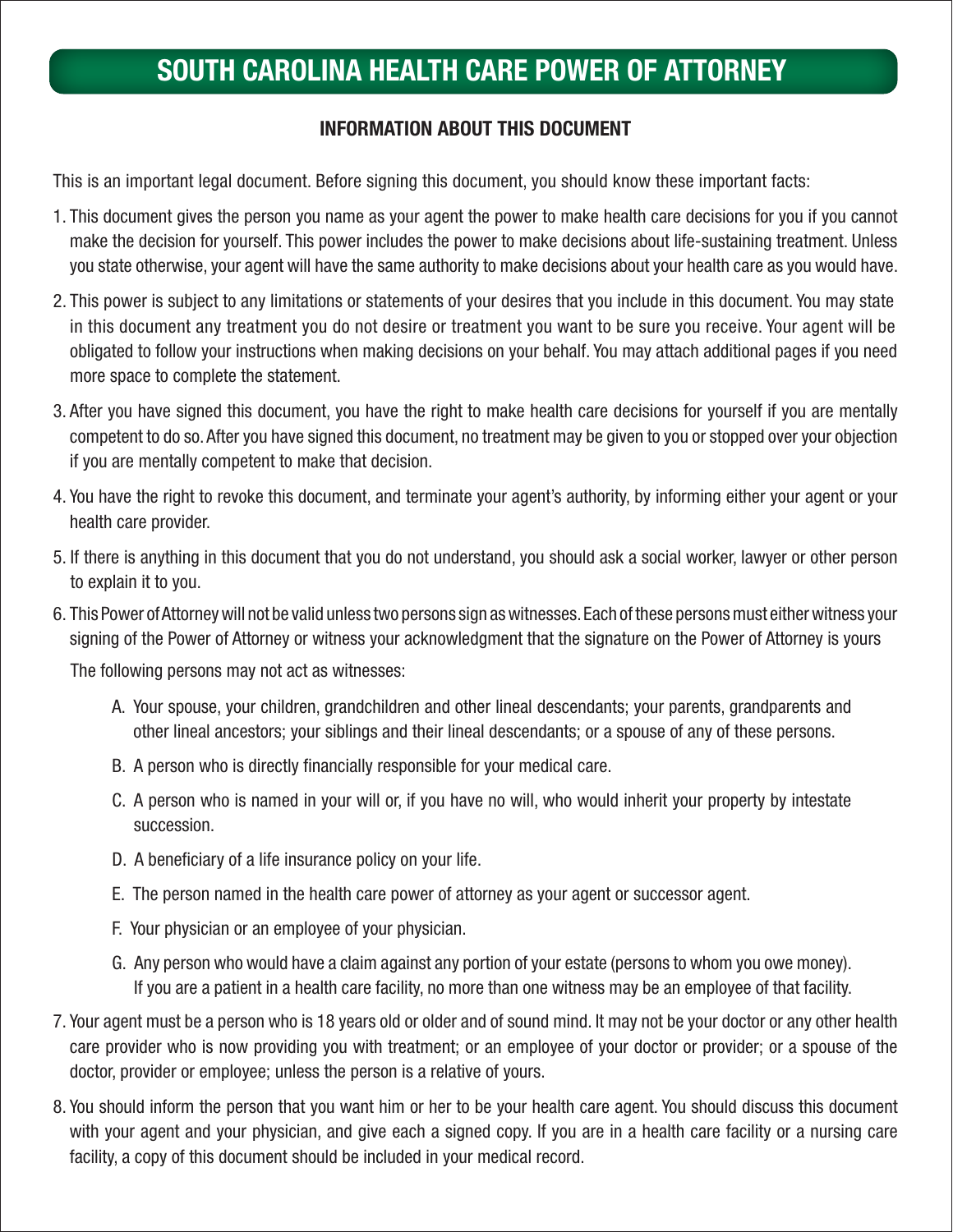#### 1. DESIGNATION OF HEALTH CARE AGENT

|                                                                                  | (Principal) |                                                                                                                                                                                                                                                     |
|----------------------------------------------------------------------------------|-------------|-----------------------------------------------------------------------------------------------------------------------------------------------------------------------------------------------------------------------------------------------------|
|                                                                                  |             |                                                                                                                                                                                                                                                     |
|                                                                                  |             |                                                                                                                                                                                                                                                     |
|                                                                                  |             |                                                                                                                                                                                                                                                     |
| as my agent to make health care decisions for me as authorized in this document. |             |                                                                                                                                                                                                                                                     |
| act alone and successively, in the order named:                                  |             | Successor Agent: If an agent named by me dies, becomes legally disabled, resigns, refuses to act, becomes unavailable,<br>or if an agent who is my spouse is divorced or separated from me, I name the following as successors to my agent, each to |
|                                                                                  |             |                                                                                                                                                                                                                                                     |
|                                                                                  |             |                                                                                                                                                                                                                                                     |
|                                                                                  |             |                                                                                                                                                                                                                                                     |
|                                                                                  |             |                                                                                                                                                                                                                                                     |
|                                                                                  |             |                                                                                                                                                                                                                                                     |
|                                                                                  |             |                                                                                                                                                                                                                                                     |

Unavailability of Agent(s): If at any relevant time the agent or successor agents named here are unable or unwilling to make decisions concerning my health care, and those decisions are to be made by a guardian, by the Probate Court or by a surrogate pursuant to the Adult Health Care Consent Act, it is my intention that the guardian, Probate Court or surrogate make those decisions in accordance with my directions as stated in this document.

#### 2. EFFECTIVE DATE AND DURABILITY

By this document I intend to create a durable power of attorney effective upon, and only during, any period of mental incompetence, except as provided in Paragraph 3 below.

#### 3. HIPAA AUTHORIZATION

When considering or making health care decisions for me, all individually identifiable health information and medical records shall be released without restriction to my health care agent(s) and/or my alternate health care agent(s) named above including, but not limited to, (i) diagnostic, treatment, other health care, and related insurance and financial records and information associated with any past, present or future physical or mental health condition including, but not limited to, diagnosis or treatment of HIV/AIDS, sexually transmitted disease(s), mental illness, and/or drug or alcohol abuse and (ii) any written opinion relating to my health that such health care agent(s) and/or alternate health care agent(s) may have requested. Without limiting the generality of the foregoing, this release authority applies to all health information and medical records governed by the Health Information Portability and Accountability Act of 1996 (HIPAA), 42 USC 1320d and 45 CFR 160-164; is effective whether or not I am mentally competent; has no expiration date; and shall terminate only in the event that I revoke the authority in writing and deliver it to my health care provider.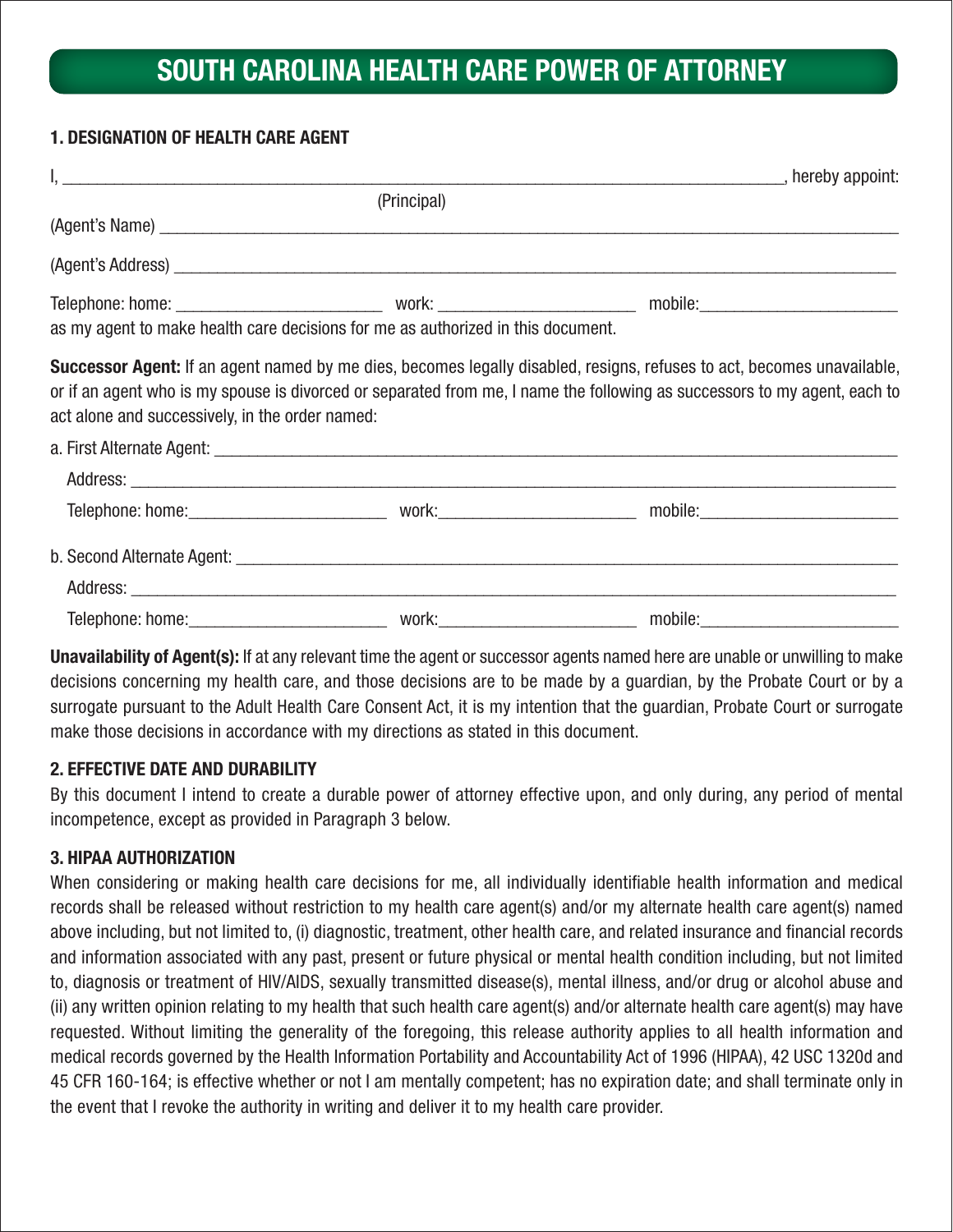#### 4. AGENT'S POWERS

I grant to my agent full authority to make decisions for me regarding my health care. In exercising this authority, my agent shall follow my desires as stated in this document or otherwise expressed by me or known to my agent. In making any decision, my agent shall attempt to discuss the proposed decision with me to determine my desires if I am able to communicate in any way. If my agent cannot determine the choice I would want made, then my agent shall make a choice for me based upon what my agent believes to be in my best interests. My agent's authority to interpret my desires is intended to be as broad as possible, except for any limitations I may state below.

Accordingly, unless specifically limited by the provisions specified below, my agent is authorized as follows:

- A. To consent, refuse or withdraw consent to any and all types of medical care, treatment, surgical procedures, diagnostic procedures, medication, and the use of mechanical or other procedures that affect any bodily function, including, but not limited to, artificial respiration, nutritional support and hydration, and cardiopulmonary resuscitation;
- B. To authorize or refuse to authorize any medication or procedure intended to relieve pain, even though such use may lead to physical damage, addiction or hasten the moment of, but not intentionally cause, my death;
- C. To authorize my admission to or discharge, even against medical advice, from any hospital, nursing care facility, or similar facility or service;
- D. To take any other action necessary to making, documenting and assuring implementation of decisions concerning my health care, including, but not limited to, granting any waiver or release from liability required by any hospital, physician, nursing care provider or other health care provider signing any documents relating to refusals of treatment or the leaving of a facility against medical advice, and pursuing any legal action in my name, and at the expense of my estate to force compliance with my wishes as determined by my agent, or to seek actual or punitive damages for the failure to comply.

E. The powers granted above do not include the following powers or are subject to the following rules or limitations: \_\_\_\_\_\_\_\_\_\_\_\_\_\_\_\_\_\_\_\_\_\_\_\_\_\_\_\_\_\_\_\_\_\_\_\_\_\_\_\_\_\_\_\_\_\_\_\_\_\_\_\_\_\_\_\_\_\_\_\_\_\_\_\_\_\_\_\_\_\_\_\_\_\_\_\_\_\_\_\_\_\_\_\_\_\_\_\_\_\_\_\_\_\_\_

\_\_\_\_\_\_\_\_\_\_\_\_\_\_\_\_\_\_\_\_\_\_\_\_\_\_\_\_\_\_\_\_\_\_\_\_\_\_\_\_\_\_\_\_\_\_\_\_\_\_\_\_\_\_\_\_\_\_\_\_\_\_\_\_\_\_\_\_\_\_\_\_\_\_\_\_\_\_\_\_\_\_\_\_\_\_\_\_\_\_\_\_\_\_\_

\_\_\_\_\_\_\_\_\_\_\_\_\_\_\_\_\_\_\_\_\_\_\_\_\_\_\_\_\_\_\_\_\_\_\_\_\_\_\_\_\_\_\_\_\_\_\_\_\_\_\_\_\_\_\_\_\_\_\_\_\_\_\_\_\_\_\_\_\_\_\_\_\_\_\_\_\_\_\_\_\_\_\_\_\_\_\_\_\_\_\_\_\_\_\_

\_\_\_\_\_\_\_\_\_\_\_\_\_\_\_\_\_\_\_\_\_\_\_\_\_\_\_\_\_\_\_\_\_\_\_\_\_\_\_\_\_\_\_\_\_\_\_\_\_\_\_\_\_\_\_\_\_\_\_\_\_\_\_\_\_\_\_\_\_\_\_\_\_\_\_\_\_\_\_\_\_\_\_\_\_\_\_\_\_\_\_\_\_\_\_

\_\_\_\_\_\_\_\_\_\_\_\_\_\_\_\_\_\_\_\_\_\_\_\_\_\_\_\_\_\_\_\_\_\_\_\_\_\_\_\_\_\_\_\_\_\_\_\_\_\_\_\_\_\_\_\_\_\_\_\_\_\_\_\_\_\_\_\_\_\_\_\_\_\_\_\_\_\_\_\_\_\_\_\_\_\_\_\_\_\_\_\_\_\_\_

#### 5. ORGAN DONATION (INITIAL ONLY ONE)

My agent may <sub>\_\_\_</sub>; may not \_\_\_\_ consent to the donation of all or any of my tissue or organs for purposes of transplantation.

#### 6. EFFECT ON DECLARATION OF A DESIRE FOR A NATURAL DEATH (LIVING WILL)

I understand that if I have a valid Declaration of a Desire for a Natural Death, the instructions contained in the Declaration will be given effect in any situation to which they are applicable. My agent will have authority to make decisions concerning my health care only in situations to which the Declaration does not apply.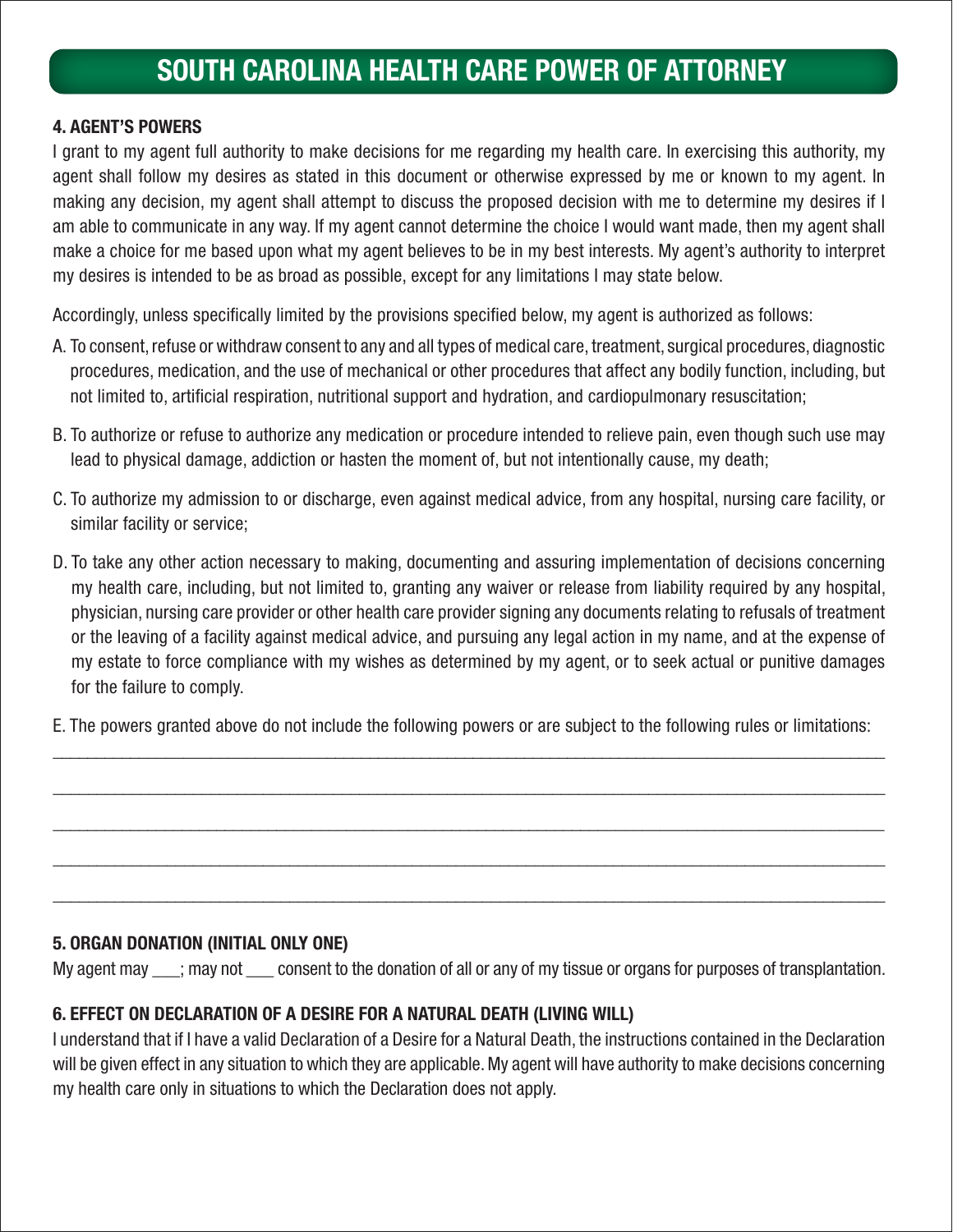# 7. STATEMENT OF DESIRES CONCERNING LIFE-SUSTAINING TREATMENT

With respect to any life-sustaining treatment, I direct the following:

### (INITIAL ONLY ONE OF THE FOLLOWING 3 PARAGRAPHS)

(1) \_\_\_\_ GRANT OF DISCRETION TO AGENT. I do not want my life to be prolonged nor do I want life-sustaining treatment to be provided or continued if my agent believes the burdens of the treatment outweigh the expected benefits. I want my agent to consider the relief of suffering, my personal beliefs, the expense involved and the quality as well as the possible extension of my life in making decisions concerning life-sustaining treatment.

# OR

- (2) \_\_\_ DIRECTIVE TO WITHHOLD OR WITHDRAW TREATMENT. I do not want my life to be prolonged and I do not want lifesustaining treatment:
	- a. if I have a condition that is incurable or irreversible and, without the administration of life-sustaining procedures, expected to result in death within a relatively short period of time;

# OR

b. if I am in a state of permanent unconsciousness.

OR

(3) \_\_\_ DIRECTIVE FOR MAXIMUM TREATMENT. I want my life to be prolonged to the greatest extent possible, within the standards of accepted medical practice, without regard to my condition, the chances I have for recovery or the cost of the procedures.

# 8. STATEMENT OF DESIRES REGARDING TUBE FEEDING

With respect to nutrition and hydration provided by means of a nasogastric tube or tube into the stomach, intestines or veins, I wish to make clear that in situations where life-sustaining treatment is being withheld or withdrawn pursuant to Item 7 (INITIAL ONLY ONE OF THE FOLLOWING THREE PARAGRAPHS):

 (a) \_\_\_\_ GRANT OF DISCRETION TO AGENT. I do not want my life to be prolonged by tube feeding if my agent believes the burdens of tube feeding outweigh the expected benefits. I want my agent to consider the relief of suffering, my personal beliefs, the expense involved and the quality as well as the possible extension of my life in making this decision.

# OR

(b) \_\_\_\_ DIRECTIVE TO WITHHOLD OR WITHDRAW TUBE FEEDING. I do not want my life prolonged by tube feeding.

OR

 (c) \_\_\_\_DIRECTIVE FOR PROVISION OF TUBE FEEDING. I want tube feeding to be provided within the standards of accepted medical practice, without regard to my condition, the chances I have for recovery or the cost of the procedure, and without regard to whether other forms of life-sustaining treatment are being withheld or withdrawn.

# IF YOU DO NOT INITIAL ANY OF THE STATEMENTS IN ITEM 8, YOUR AGENT WILL NOT HAVE AUTHORITY TO DIRECT THAT NUTRITION AND HYDRATION NECESSARY FOR COMFORT CARE OR ALLEVIATION OF PAIN BE WITHDRAWN.

# 9. ADMINISTRATIVE PROVISIONS

- A. I revoke any prior Health Care Power of Attorney and any provisions relating to health care of any other prior power of attorney.
- B. This power of attorney is intended to be valid in any jurisdiction in which it is presented.